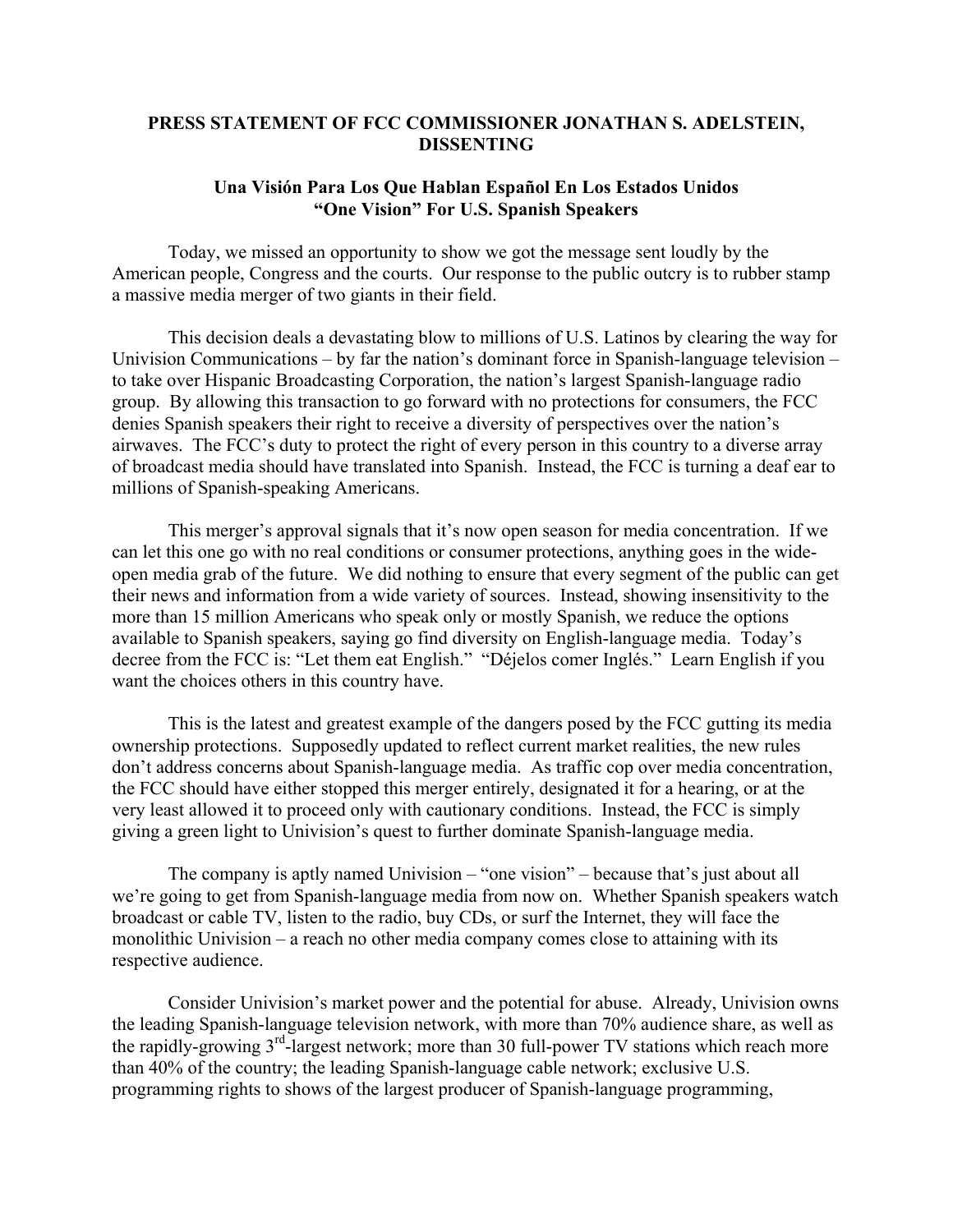preventing other outlets from obtaining even the programming Univision doesn't air; and the country's leading Latin music recording and publishing company. Univision also owns the nation's leading Spanish-language Internet portal, and has significant financial interest in and contractual relationships with Entravision, Univision's largest affiliate group and  $2<sup>nd</sup>$ -largest Spanish-language radio operator. Outright ownership of radio is the missing key to a Univisiondominated kingdom over all Spanish-language media – and today the FCC hands that key over.

No English-language media company has influence anywhere near Univision's over Spanish-language media. And now the FCC permits Univision to buy a radio group that HBC proudly boasts is "larger than Clear Channel" in "the Hispanic arena." Post-merger, Univision will control two-thirds of the rising \$2.5 billion spent by advertisers on Spanish-language broadcast media. It will become the gatekeeper for the vast majority of information Spanish speakers receive over their airwaves. The FCC just this summer excluded cable and satellite networks from its diversity analysis to focus on sources of local programming, but now claims that these networks offer adequate competition, localism and diversity for Spanish speakers.

A Pew Hispanic Center study found that 47% of U.S. Hispanics (18.2 million people) are linguistically Spanish-dominant, with 40% (15.5 million) speaking and understanding "just a little" (29%) or "no" (11%) English. This merger will vastly diminish the diversity of viewpoints available to them. Spanish-language programming isn't simply another entertainment format, such as smooth jazz or classic rock, to people who don't speak English. The language in which a station broadcasts determines whether its message is understood. Spanish-speaking Americans, just like all Americans, deserve a diversity of viewpoints they can understand over the public airwaves, not just "one vision" – Univision.

The majority's perfunctory analysis assumes that all cultures understand and interchangeably use different languages. One doesn't have to speak Spanish or be an advertiser seeking to reach the nation's 38.8 million Hispanics to recognize the obvious truth that Spanishlanguage media isn't the same as English-language media. Univision itself makes this case convincingly in its sales materials – in sharp contrast to its FCC filings. Language is the fundamental link for accessing news and information vital for civic and cultural participation in our society. In defiance of this basic reality, the FCC relegates people who speak only or mostly Spanish to find a diversity of media viewpoints surfing through English-language offerings, never explaining how they are supposed to fully comprehend them.

But the Department of Justice knows better, yielding to common sense and empirical evidence that advertisers seeking to reach predominantly Spanish-speaking Americans cannot and do not turn to English-language media – just as advertisers seeking to reach Americans who speak English do not turn to Spanish-language media. The Justice Department wisely heeded commercial realities and the primary importance of language and found a separate Spanish radio market. While the Justice Department looked only within radio, the FCC just this summer affirmed that it views radio and television in the same market for diversity purposes. Even with its broader public interest authority, the FCC rejects the Justice Department's findings out-ofhand, and dismisses its own precedent. Last year, the FCC found that Spanish stations "do not compete directly" with English stations, confirming a longstanding recognition that programs broadcast in a particular language are of little interest to those who don't speak the language.